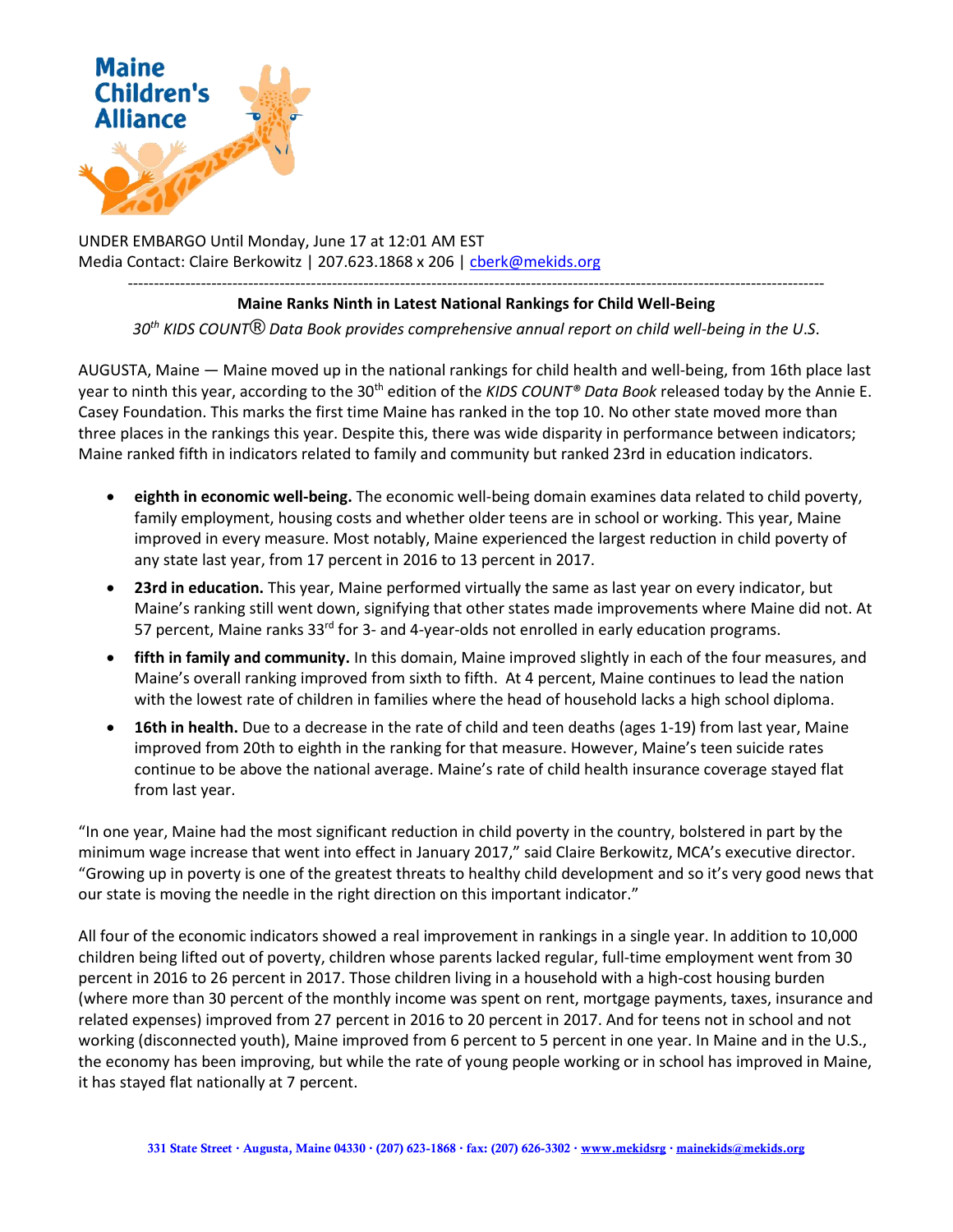While Maine experienced gains in economic factors, education indicators have stagnated. With fourth-grade reading and eighth-grade math performance measures, Maine was near the middle nationally, and amongst New England states, last in reading and fourth in math. And despite a slight increase in enrollment in public preschool between 2016 and 2017, Maine continued to lag behind the national rate for children ages 3 and 4 not enrolled in early education programs at 57 percent, versus 52 percent not enrolled nationally.

Since 1990, at 18 percent Maine and Vermont experienced the highest child population decline in the nation. While Maine's overall child population decreased by 55,432 between 1990 and 2017, the non-white child population nearly tripled during that same time period, with the state adding 14,916 non-white children, while the number of white children decreased by 70,348 or 24 percent. Currently in Maine, the non-white child population is 9.2 percent, compared to 2.7 percent in 1990.

"When the child population declines by almost 20 percent in a generation, it has a real impact on communities," said Helen Hemminger, MCA's research and KIDS COUNT associate. "Schools close, businesses close and families move away, impacting our workforce. It is important that we focus now on what we can do to keep young people in Maine, and attract new workers and families from other states and countries to help reverse this trend."

The Casey Foundation points to areas of tremendous improvement in children's lives in the 30 years of documenting the well-being of children—including access to health care, decreased rates of teen childbearing and decreased rates of teenagers not working and not in school—and draws a direct line to policies that support this success.

- Due to the Affordable Care Act, Children's Health Insurance Program (CHIP) and other national health policies, the U.S. rate of uninsured children went from 13 percent with no coverage in 1990 to 5 percent in 2017. In Maine, this rate improved from 10 percent to 5 percent.
- Due to strategies to keep kids in school as well as juvenile justice reforms, far fewer youth were disconnected from work and school in the most recent years. In the U.S. in 1990, 11 percent of youth ages 16-19 were neither working nor in school. By 2017, that rate was down to six percent – a 45 percent improvement. In Maine, the rate went from seven percent to five percent and from 5,237 youth to 3,120 youth - an improvement of 29 percent.
- Access to health education and to contraceptives has led to a significant reduction in the teen birth rate. In 1990, the U.S. rate was 60 teen births per 1,000 females ages 15-19. Twenty-seven years later, in 2017, the U.S. rate was 19 teen births per 1,000 females. Similarly, in Maine the rate declined by 70 percent, from 43 teen births to 13 per 1,000 females ages 15-19.

There are steps that policymakers should take to help all children thrive now and in the future. The Casey Foundation calls on elected officials and representatives to:

- *Expand the programs that make and keep kids healthy.* For the sake of all children, states should expand access to Medicaid.
- *Provide the tools proven to help families lift themselves up economically.* Federal and state earned income tax credits (EITC) and child tax credit programs mean working parents can get back more of their hardearned money to provide for their children's needs.
- *Address ethnic and racial inequalities.* The national averages of child well-being can mask the reality that black and brown children still face a greater number of obstacles to reaching their full potential.